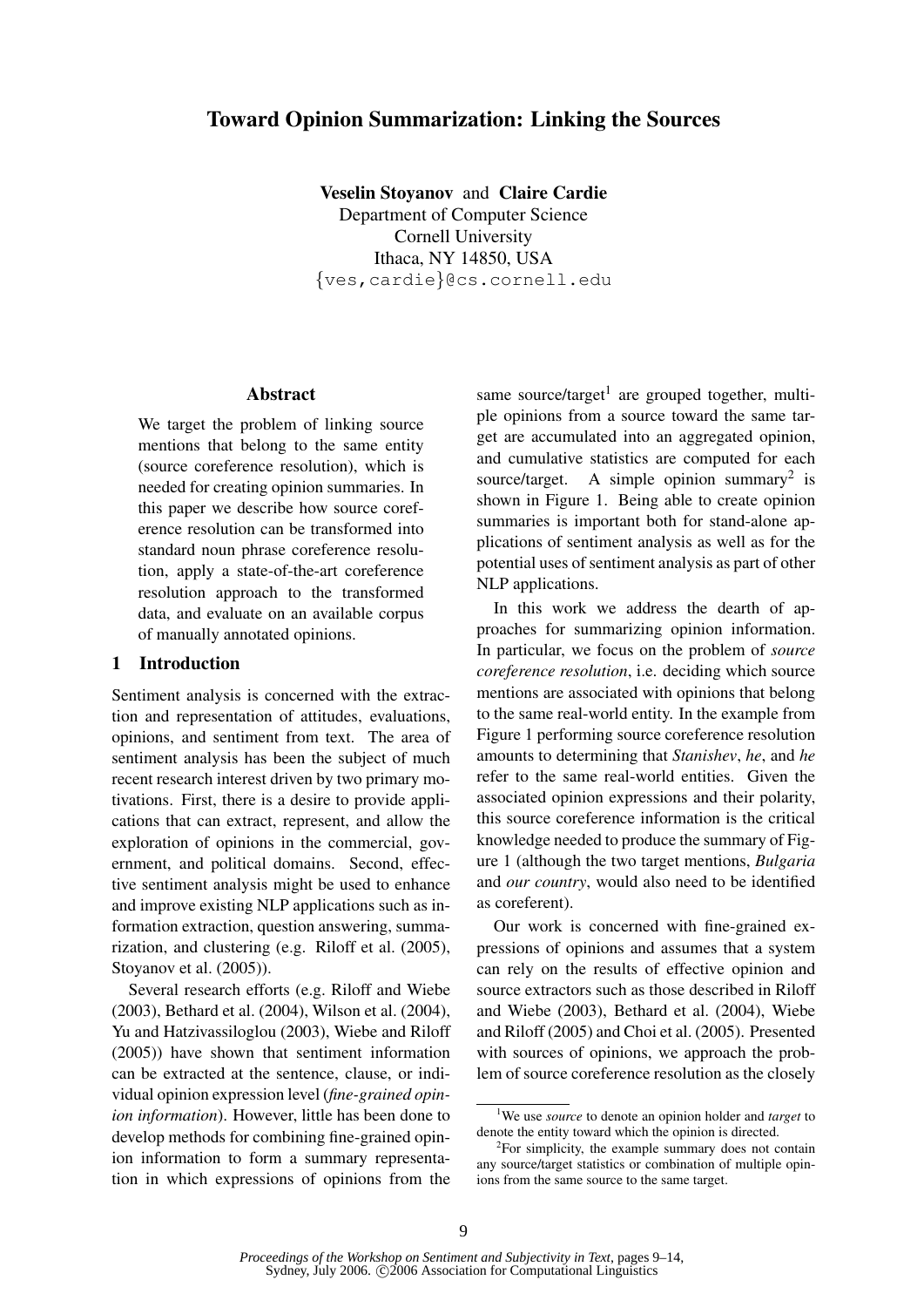"  $\left[\text{Target} \text{Delaying of Bulgaria's accession to the EU}\right]$  would be a *serious mistake*" [Source Bulgarian Prime Minister Sergey Stanishev] said in an interview for the German daily Suddeutsche Zeitung. "[Target Our country] *serves as a model and encourages* countries from the region to follow despite the difficulties", [Source he] added.

[Target Bulgaria] is *criticized* by [Source the EU] because of slow reforms in the judiciary branch, the newspaper notes.

Stanishev was elected prime minister in 2005. Since then, [Source he] has been a *prominent supporter* of [Target his country's accession to the EU].



Figure 1: Example of text containing opinions (above) and a summary of the opinions (below). In the text, sources and targets of opinions are marked and opinion expressions are shown in italic. In the summary graph, + stands for positive opinion and - for negative.

related task of noun phrase coreference resolution. However, source coreference resolution differs from traditional noun phrase (NP) coreference resolution in two important aspects discussed in Section 4. Nevertheless, as a first attempt at source coreference resolution, we employ a state-of-theart machine learning approach to NP coreference resolution developed by Ng and Cardie (2002). Using a corpus of manually annotated opinions, we perform an extensive evaluation and obtain strong initial results for the task of source coreference resolution.

## 2 Related Work

Sentiment analysis has been a subject of much recent research. Several efforts have attempted to automatically extract opinions, emotions, and sentiment from text. The problem of sentiment extraction at the document level (*sentiment classification*) has been tackled as a text categorization task in which the goal is to assign to a document either positive ("thumbs up") or negative ("thumbs down") polarity (e.g. Das and Chen (2001), Pang et al. (2002), Turney (2002), Dave et al. (2003), Pang and Lee (2004)). In contrast, the problem of fine-grained opinion extraction has concentrated on recognizing opinions at the sentence, clause,

or individual opinion expression level. Recent work has shown that systems can be trained to recognize opinions, their polarity, and their strength at a reasonable degree of accuracy (e.g. Dave et al. (2003), Riloff and Wiebe (2003), Bethard et al. (2004), Pang and Lee (2004), Wilson et al. (2004), Yu and Hatzivassiloglou (2003), Wiebe and Riloff (2005)). Additionally, researchers have been able to effectively identify sources of opinions automatically (Bethard et al., 2004; Choi et al., 2005; Kim and Hovy, 2005). Finally, Liu et al. (2005) summarize automatically generated opinions about products and develop interface that allows the summaries to be vizualized.

Our work also draws on previous work in the area of coreference resolution, which is a relatively well studied NLP problem. Coreference resolution is the problem of deciding what noun phrases in the text (i.e. *mentions*) refer to the same real-world entities (i.e. *are coreferent*). Generally, successful approaches have relied machine learning methods trained on a corpus of documents annotated with coreference information (such as the MUC and ACE corpora). Our approach to source coreference resolution is inspired by the state-of-the-art performance of the method of Ng and Cardie (2002).

## 3 Data set

We begin our discussion by describing the data set that we use for development and evaluation.

As noted previously, we desire methods that work with automatically identified opinions and sources. However, for the purpose of developing and evaluating our approaches we rely on a corpus of manually annotated opinions and sources. More precisely, we rely on the MPQA corpus (Wilson and Wiebe,  $2003)^3$ , which contains 535 manually annotated documents. Full details about the corpus and the process of corpus creation can be found in Wilson and Wiebe (2003); full details of the opinion annotation scheme can be found in Wiebe et al. (2005). For the purposes of the discussion in this paper, the following three points suffice.

First, the corpus is suitable for the domains and genres that we target – all documents have occurred in the world press over an 11-month period, between June 2001 and May 2002. Therefore, the

<sup>&</sup>lt;sup>3</sup>The MPOA corpus is available at http://nrrc.mitre.org/NRRC/publications.htm.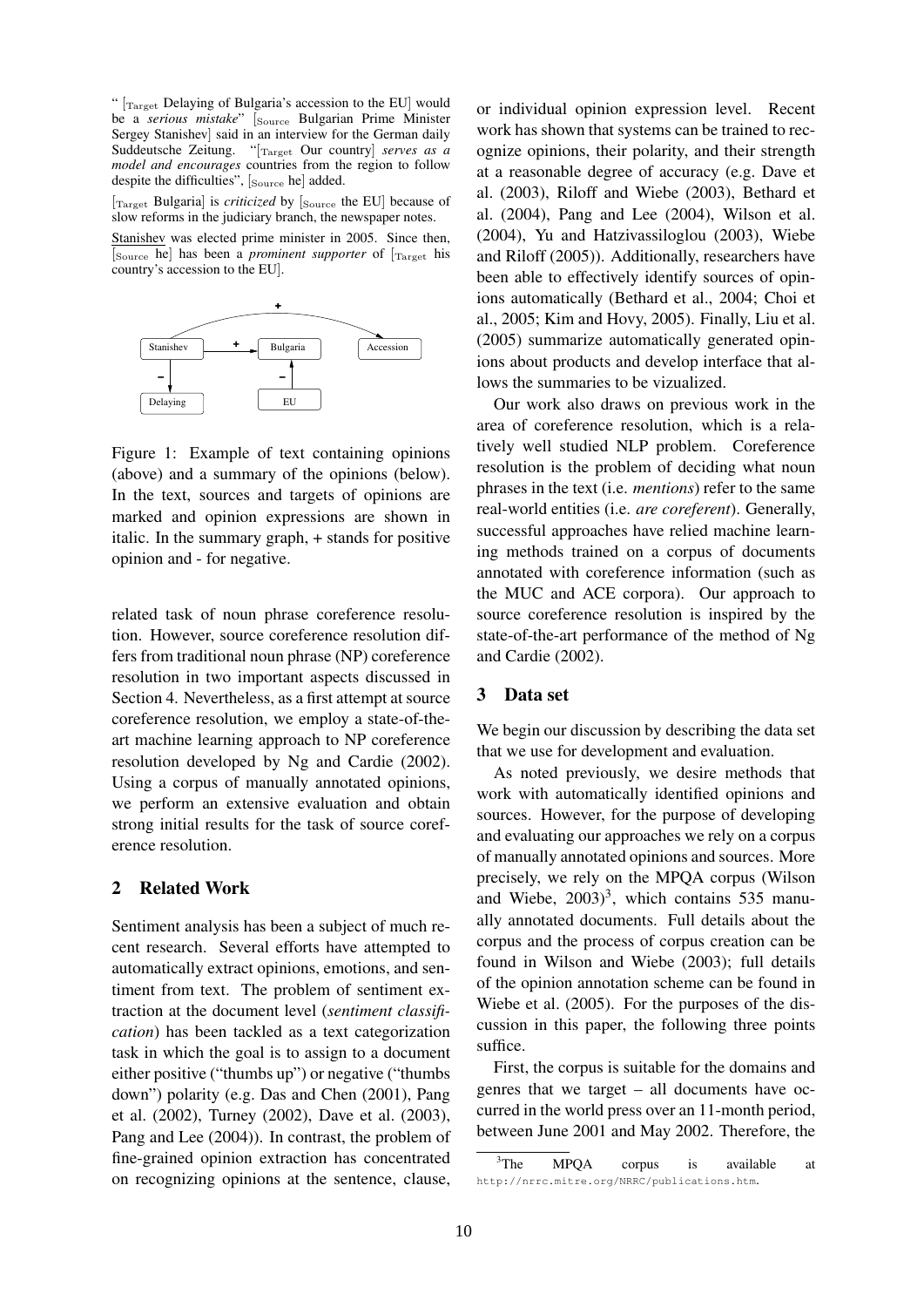corpus is suitable for the political and government domains as well as a substantial part of the commercial domain. However, a fair portion of the commercial domain is concerned with opinion extraction from product reviews. Work described in this paper does not target the genre of reviews, which appears to differ significantly from newspaper articles.

Second, all documents are manually annotated with phrase-level opinion information. The annotation scheme of Wiebe et al. (2005) includes phrase level opinions, their sources, as well as other attributes, which are not utilized by our approach. Additionally, the annotations contain information that allows coreference among source mentions to be recovered.

Finally, the MPQA corpus contains no coreference information for general NPs (which are not sources). This might present a problem for traditional coreference resolution approaches, as discussed throughout the paper.

## 4 Source Coreference Resolution

In this Section we define the problem of source coreference resolution, describe its challenges, and provide an overview of our general approach.

We define *source coreference resolution* as the problem of determining which mentions of opinion sources refer to the same real-world entity. Source coreference resolution differs from traditional supervised NP coreference resolution in two important aspects. First, sources of opinions do not exactly correspond to the automatic extractors' notion of noun phrases (NPs). Second, due mainly to the time-consuming nature of coreference annotation, NP coreference information is incomplete in our data set: NP mentions that are not sources of opinion are not annotated with coreference information (even when they are part of a chain that contains source  $NPs)^4$ . In this paper we address the former problem via a heuristic method for mapping sources to NPs and give statistics for the accuracy of the mapping process. We then apply state-of-the-art coreference resolution methods to the NPs to which sources were

|       | Single Match | <b>Multiple Matches</b> | No Match |
|-------|--------------|-------------------------|----------|
| Total | 7811         | 3461                    | 50       |
| Exact | 6242         | 1303                    |          |

Table 1: Statistics for matching sources to noun phrases.

mapped (*source noun phrases*). The latter problem of developing methods that can work with incomplete supervisory information is addressed in a subsequent effort (Stoyanov and Cardie, 2006).

Our general approach to source coreference resolution consists of the following steps:

- 1. Preprocessing: We preprocess the corpus by running NLP components such as a tokenizer, sentence splitter, POS tagger, parser, and a base NP finder. Subsequently, we augment the set of the base NPs found by the base NP finder with the help of a named entity finder. The preprocessing is done following the NP coreference work by Ng and Cardie (2002). From the preprocessing step, we obtain an augmented set of NPs in the text.
- 2. Source to noun phrase mapping: The problem of mapping (manually or automatically annotated) sources to NPs is not trivial. We map sources to NPs using a set of heuristics.
- 3. Coreference resolution: Finally, we restrict our attention to the source NPs identified in step 2. We extract a feature vector for every pair of source NPs from the preprocessed corpus and perform NP coreference resolution.

The next two sections give the details of Steps 2 and 3, respectively. We follow with the results of an evaluation of our approach in Section 7.

## 5 Mapping sources to noun phrases

This section describes our method for heuristically mapping sources to NPs. In the context of source coreference resolution we consider a noun phrase to correspond to (or match) a source if the source and the NP cover the exact same span of text. Unfortunately, the annotated sources did not always match exactly a single automatically extracted NP. We discovered the following problems:

1. Inexact span match. We discovered that often (in 3777 out of the 11322 source mentions) there is no noun phrase whose span matches exactly the source although there are noun phrases that overlap the source. In most cases this is due to the way spans of sources are marked in the data. For instance, in some cases determiners are not included in the source span (e.g. "*Venezuelan people*" vs. "*the Venezuelan people*"). In other cases, differences are due to mistakes by the NP extractor (e.g. "*Muslims rulers*" was not recognized, while "*Muslims*" and "*rulers*" were recognized). Yet in other cases, manually marked sources do not match the definition of a noun phrase. This case is described in more detail next.

<sup>&</sup>lt;sup>4</sup>This problem is illustrated in the example of Figure 1 The underlined *Stanishev* is coreferent with all of the Stanishev references marked as sources, but, because it is used in an objective sentence rather than as the source of an opinion, the reference would be omitted from the *Stanishev* source coreference chain. Unfortunately, this proper noun might be critical in establishing coreference of the final source reference *he* with the other mentions of the source *Stanishev*.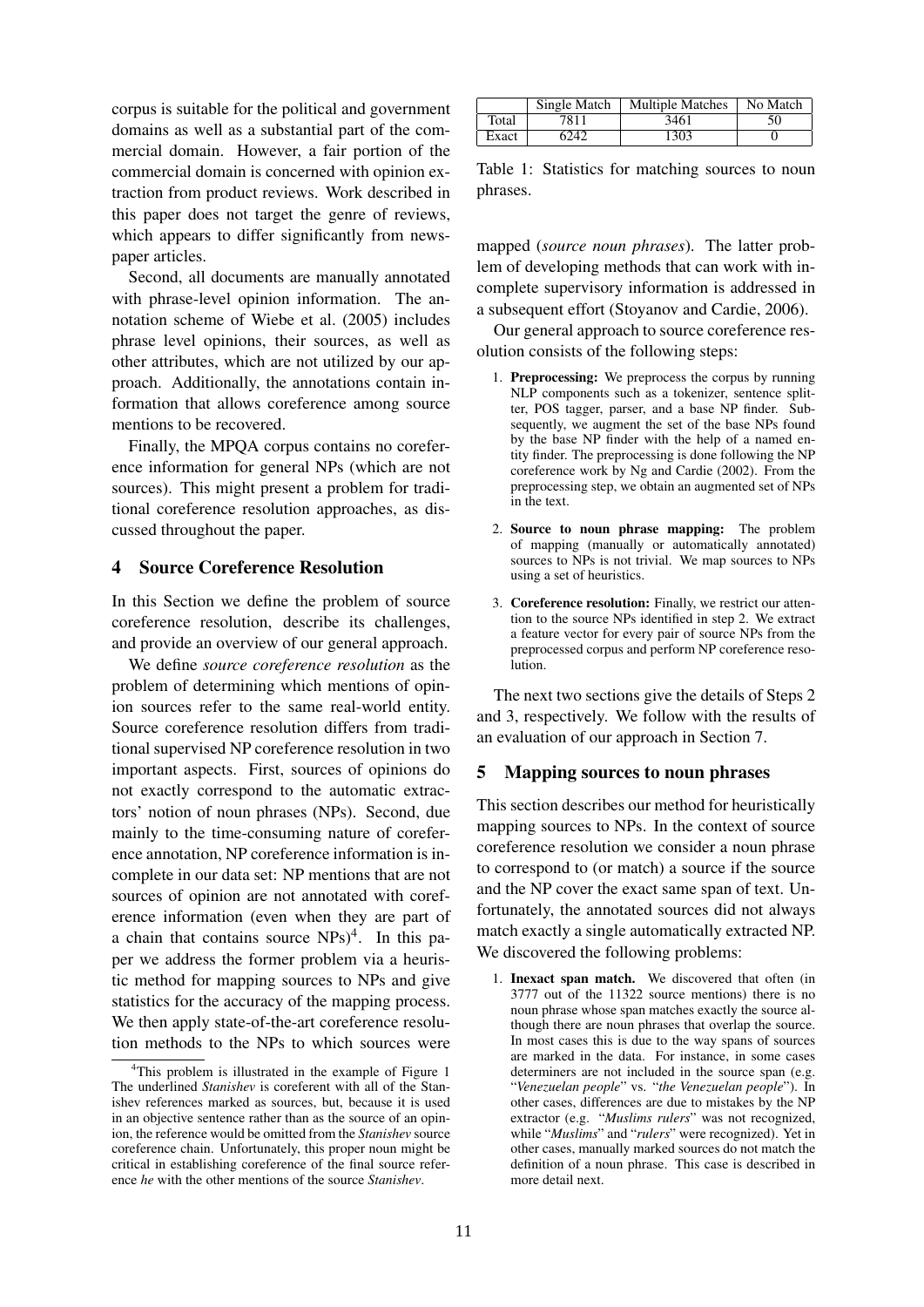|                       | Measure          | Overall | Method and                                   | Instance  | $B^3$ | <b>MUC</b> | Positive Identification |                   |      | Actual Pos. Identification |        |      |
|-----------------------|------------------|---------|----------------------------------------------|-----------|-------|------------|-------------------------|-------------------|------|----------------------------|--------|------|
|                       |                  | rank    | parameters                                   | selection |       | score      | Prec.                   | Recall            | F1   | Prec.                      | Recall | F1   |
|                       | $B^3$            |         | svm C10 $\gamma$ 0.01                        | none      | 81.8  | 71.7       | 80.2                    | 43.7              | 56.6 | 57.5                       | 62.9   | 60.2 |
| 400                   |                  | 5       | ripper asc L <sub>2</sub>                    | soon2     | 80.7  | 72.2       | 74.5                    | 45.2              | 56.3 | 55.1                       | 62.1   | 58.4 |
| Training<br>Documents | <b>MUC</b> Score |         | svm C <sub>10</sub> $\gamma$ <sub>0.01</sub> | soon1     | 77.3  | 74.2       | 67.4                    | 51.7              | 58.5 | 37.8                       | 70.9   | 49.3 |
|                       |                  | 4       | ripper $acs$ $L1.5$                          | soon2     | 78.4  | 73.6       | 68.3                    | 49.0              | 57.0 | 40.0                       | 69.9   | 50.9 |
|                       | Positive         |         | sym C <sub>10</sub> $\gamma$ <sub>0.05</sub> | soonl     | 72.7  | 73.9       | 60.0                    | 57.2              | 58.6 | 37.8                       | 71.0   | 49.3 |
|                       | identification   | 4       | ripper acs L1.5                              | soonl     | 78.9  | 73.6       | 68.8                    | 48.9              | 57.2 | 40.0                       | 69.9   | 50.9 |
|                       | Actual pos.      |         | sym C <sub>10</sub> $\gamma$ <sub>0.01</sub> | none      | 81.8  | 71.7       | 80.2                    | 43.7              | 56.6 | 57.5                       | 62.9   | 60.2 |
|                       | identification   | 2       | ripper asc L4                                | soon2     | 73.9  | 69.9       | 81.1                    | 40.2              | 53.9 | 69.8                       | 52.5   | 60.0 |
| 200                   | $B^3$            |         | ripper acs L4                                | none      | 81.8  | 67.8       | 91.4                    | 32.7              | 48.2 | 72.0                       | 52.5   | 60.6 |
|                       |                  | 9       | sym C <sub>10</sub> $\gamma$ <sub>0.01</sub> | none      | 81.4  | 70.3       | 81.6                    | 40.8              | 54.4 | 58.4                       | 61.6   | 59.9 |
|                       | <b>MUC Score</b> |         | svm C1 $\gamma$ 0.1                          | soonl     | 74.8  | 73.8       | 63.2                    | 55.2              | 58.9 | 32.1                       | 74.4   | 44.9 |
| Training              |                  | 5       | ripper $\overline{acs L1}$                   | soon1     | 77.9  | 0.732      | 71.4                    | 46.5              | 56.3 | 37.7                       | 69.7   | 48.9 |
| Documents             | Positive         |         | svm C1 $\gamma$ 0.1                          | soon1     | 74.8  | 73.8       | 63.2                    | $\overline{55.2}$ | 58.9 | 32.1                       | 74.4   | 44.9 |
|                       | identification   | 4       | ripper acs L1                                | soonl     | 75.3  | 72.4       | 69.1                    | 48.0              | 56.7 | 33.3                       | 72.3   | 45.6 |
|                       | Actual pos.      |         | ripper acs L4                                | none      | 81.8  | 67.8       | 91.4                    | 32.7              | 48.2 | 72.0                       | 52.5   | 60.6 |
|                       | identification   | 10      | svm C <sub>10</sub> $\gamma$ <sub>0.01</sub> | none      | 81.4  | 70.3       | 81.6                    | 40.8              | 54.4 | 58.4                       | 61.6   | 59.9 |

Table 2: Performance of the best runs. For SVMs,  $\gamma$  stands for RBF kernel with the shown  $\gamma$  parameter.

- 2. Multiple NP match. For 3461 of the 11322 source mentions more than one NP overlaps the source. In roughly a quarter of these cases the multiple match is due to the presence of nested NPs (introduced by the NP augmentation process introduced in Section 3). In other cases the multiple match is caused by source annotations that spanned multiple NPs or included more than only NPs inside its span. There are three general classes of such sources. First, some of the marked sources are appositives such as "*the country's new president, Eduardo Duhalde*". Second, some sources contain an NP followed by an attached prepositional phrase such as "*Latin American leaders at a summit meeting in Costa Rica*". Third, some sources are conjunctions of NPs such as "*Britain, Canada and Australia*". Treatment of the latter is still a controversial problem in the context of coreference resolution as it is unclear whether conjunctions represent entities that are distinct from the conjuncts. For the purpose of our current work we do not attempt to address conjunctions.
- 3. No matching NP. Finally, for 50 of the 11322 sources there are no overlapping NPs. Half of those (25 to be exact) included marking of the word "*who*" such as in the sentence "*Carmona named new ministers, including two military officers* who *rebelled against Chavez*". From the other 25, 19 included markings of non-NPs including question words, qualifiers, and adjectives such as "*many*", "*which*", and "*domestically*". The remaining six are rare NPs such as "*lash*" and "*taskforce*" that are mistakenly not recognized by the NP extractor.

Counts for the different types of matches of sources to NPs are shown in Table 1. We determine the match in the problematic cases using a set of heuristics:

- 1. If a source matches any NP exactly in span, match that source to the NP; do this even if multiple NPs overlap the source – we are dealing with nested NP's.
- 2. If no NP matches matches exactly in span then:
	- If a single NP overlaps the source, then map the source to that NP. Most likely we are dealing with differently marked spans.
	- If multiple NPs overlap the source, determine whether the set of overlapping NPs include any

non-nested NPs. If all overlapping NPs are nested with each other, select the NP that is closer in span to the source – we are still dealing with differently marked spans, but now we also have nested NPs. If there is more than one set of nested NPs, then most likely the source spans more than a single NP. In this case we select the outermost of the last set of nested NPs before any preposition in the span. We prefer: the outermost NP because longer NPs contain more information; the last NP because it is likely to be the head NP of a phrase (also handles the case of explanation followed by a proper noun); NP's before preposition, because a preposition signals an explanatory prepositional phrase.

3. If no NP overlaps the source, select the last NP before the source. In half of the cases we are dealing with the word *who*, which typically refers to the last preceding NP.

# 6 Source coreference resolution as coreference resolution

Once we isolate the source NPs, we apply coreference resolution using the standard combination of classification and single-link clustering (e.g. Soon et al. (2001) and Ng and Cardie (2002)).

We compute a vector of 57 features for every pair of source noun phrases from the preprocessed corpus. We use the training set of pairwise instances to train a classifier to predict whether a source NP pair should be classified as positive (the NPs refer to the same entity) or negative (different entities). During testing, we use the trained classifier to predict whether a source NP pair is positive and single-link clustering to group together sources that belong to the same entity.

## 7 Evaluation

For evaluation we randomly split the MPQA corpus into a training set consisting of 400 documents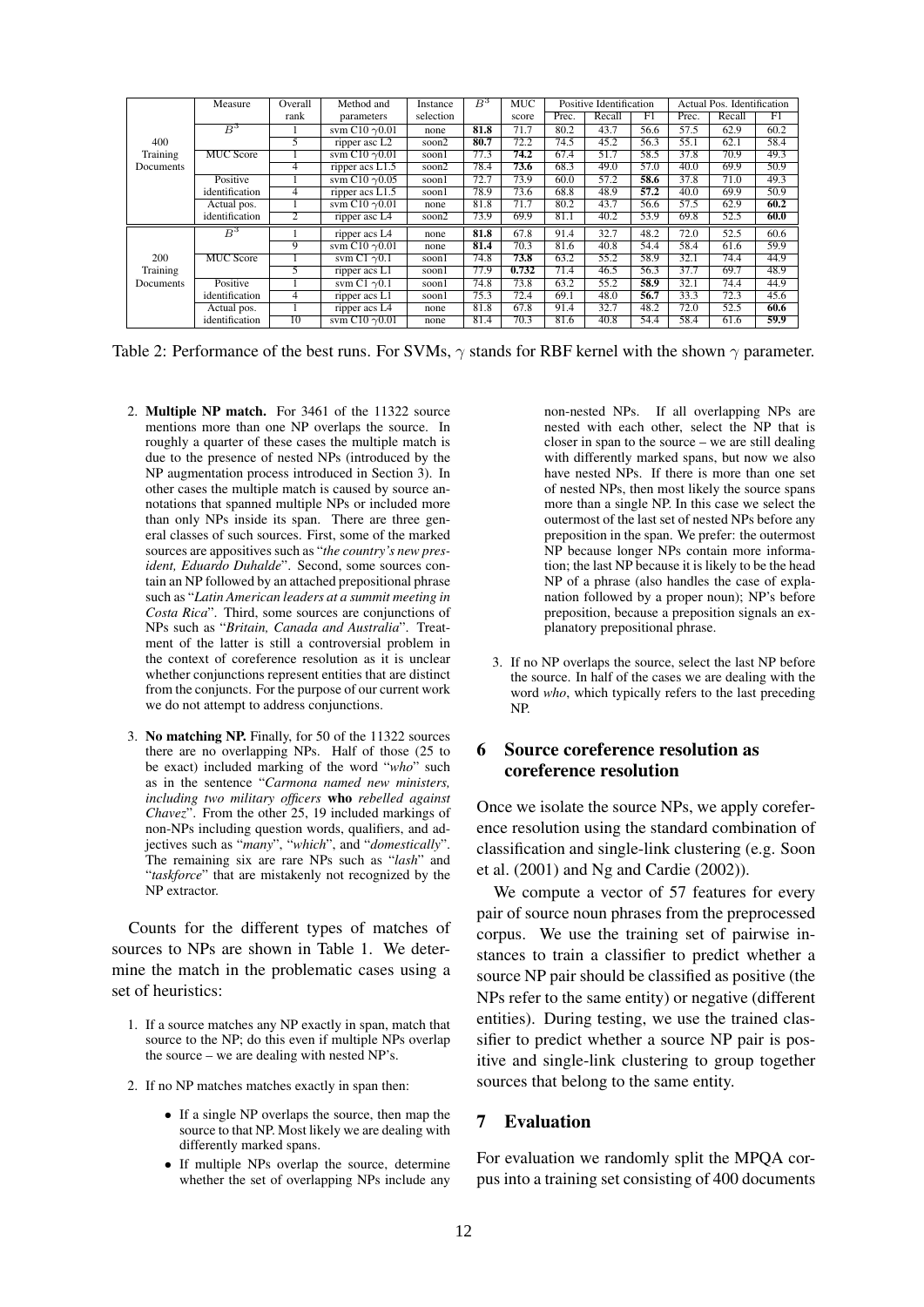and a test set consisting of the remaining 135 documents. We use the same test set for all evaluations, although not all runs were trained on all 400 training documents as discussed below.

The purpose of our evaluation is to create a strong baseline utilizing the best settings for the NP coreference approach. As such, we try the two reportedly best machine learning techniques for pairwise classification – RIPPER (for Repeated Incremental Pruning to Produce Error Reduction) (Cohen, 1995) and support vector machines (SVMs) in the  $SVM^{light}$  implementation (Joachims, 1998). Additionally, to exclude possible effects of parameter selection, we try many different parameter settings for the two classifiers. For RIPPER we vary the order of classes and the positive/negative weight ratio. For SVMs we vary  $C$  (the margin tradeoff) and the type and parameter of the kernel. In total, we use 24 different settings for RIPPER and 56 for  $SVM<sup>light</sup>$ .

Additionally, Ng and Cardie reported better results when the training data distribution is balanced through instance selection. For instance selection they adopt the method of Soon et al. (2001), which selects for each NP the pairs with the n preceding coreferent instances and all intervening non-coreferent pairs. Following Ng and Cardie (2002), we perform instance selection with  $n = 1$  (soon1 in the results) and  $n = 2$  (soon2). With the three different instance selection algorithms (soon1, soon2, and none), the total number of settings is 72 for RIPPER and 168 for SVMa. However, not all SVM runs completed in the time limit that we set  $-200$  min, so we selected half of the training set (200 documents) at random and trained all classifiers on that set. We made sure to run to completion on the full training set those SVM settings that produced the best results on the smaller training set.

Table 2 lists the results of the best performing runs. The upper half of the table gives the results for the runs that were trained on 400 documents and the lower half contains the results for the 200-document training set. We evaluated using the two widely used performance measures for coreference resolution – MUC score (Vilain et al., 1995) and  $B^3$  (Bagga and Baldwin, 1998). In addition, we used performance metrics (precision, recall and F1) on the identification of the positive class. We compute the latter in two different ways – either by using the pairwise decisions as the classifiers outputs them or by performing the clustering of the source NPs and then considering a pairwise decision to be positive if the two source NPs belong to the same cluster. The second option (marked *actual* in Table 2) should be more representative of a good clustering, since coreference decisions are important only in the context of the clusters that they create.

Table 2 shows the performance of the best RIP-PER and SVM runs for each of the four evaluation metrics. The table also lists the rank for each run among the rest of the runs.

## 7.1 Discussion

The absolute  $B<sup>3</sup>$  and MUC scores for source coreference resolution are comparable to reported state-of-the-art results for NP coreference resolutions. Results should be interpreted cautiously, however, due to the different characteristics of our data. Our documents contained 35.34 source NPs per document on average, with coreference chains consisting of only 2.77 NPs on average. The low average number of NPs per chain may be producing artificially high score for the  $B<sup>3</sup>$  and MUC scores as the modest results on positive class identification indicate.

From the relative performance of our runs, we observe the following trends. First, SVMs trained on the full training set outperform RIPPER trained on the same training set as well as the corresponding SVMs trained on the 200-document training set. The RIPPER runs exhibit the opposite behavior – RIPPER outperforms SVMs on the 200 document training set and RIPPER runs trained on the smaller data set exhibit better performance. Overall, the single best performance is observed by RIPPER using the smaller training set.

Another interesting observation is that the  $B<sup>3</sup>$ measure correlates well with good "actual" performance on positive class identification. In contrast, good MUC performance is associated with runs that exhibit high recall on the positive class. This confirms some theoretical concerns that MUC score does not reward algorithms that recognize well the absence of links. In addition, the results confirm our conjecture that "actual" precision and recall are more indicative of the true performance of coreference algorithms.